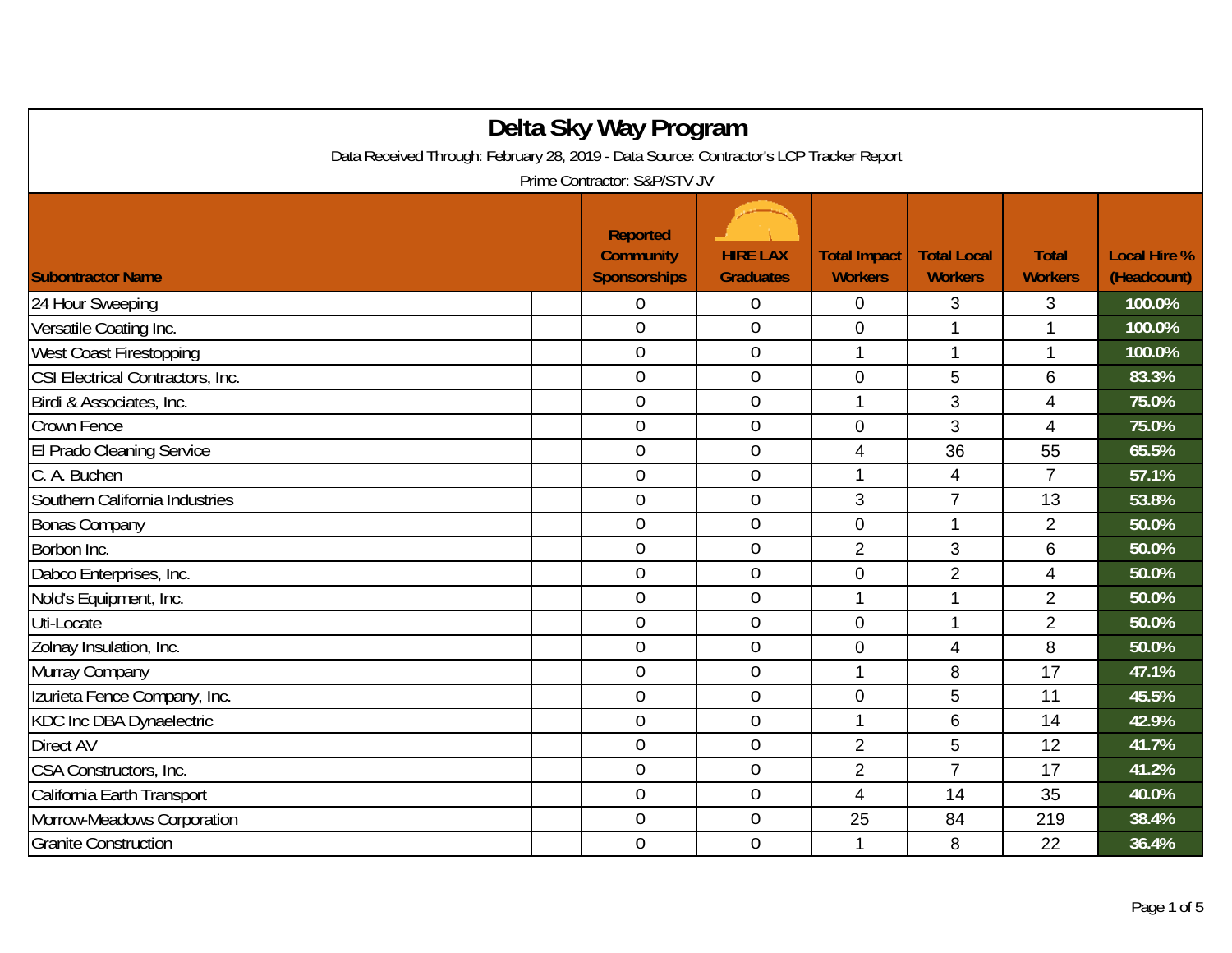| Delta Sky Way Program<br>Data Received Through: February 28, 2019 - Data Source: Contractor's LCP Tracker Report<br>Prime Contractor: S&P/STV JV |                                                            |                                     |                                       |                                      |                                |                                    |  |  |
|--------------------------------------------------------------------------------------------------------------------------------------------------|------------------------------------------------------------|-------------------------------------|---------------------------------------|--------------------------------------|--------------------------------|------------------------------------|--|--|
| <b>Subontractor Name</b>                                                                                                                         | <b>Reported</b><br><b>Community</b><br><b>Sponsorships</b> | <b>HIRE LAX</b><br><b>Graduates</b> | <b>Total Impact</b><br><b>Workers</b> | <b>Total Local</b><br><b>Workers</b> | <b>Total</b><br><b>Workers</b> | <b>Local Hire %</b><br>(Headcount) |  |  |
| Rosendin Electric                                                                                                                                | 0                                                          | 0                                   | $\overline{2}$                        | 5                                    | 14                             | 35.7%                              |  |  |
| GGG Demolition, Inc.                                                                                                                             | $\overline{0}$                                             | $\overline{0}$                      | $\overline{2}$                        | 17                                   | 49                             | 34.7%                              |  |  |
| Infinity Drywall Contracting Inc.                                                                                                                | $\overline{0}$                                             | $\boldsymbol{0}$                    | 5                                     | 26                                   | 75                             | 34.7%                              |  |  |
| 3531 Trucking Inc.                                                                                                                               | $\theta$                                                   | $\mathbf 0$                         | $\overline{0}$                        | 3                                    | 9                              | 33.3%                              |  |  |
| <b>Comet Electric</b>                                                                                                                            | $\overline{0}$                                             | $\overline{0}$                      | $\overline{0}$                        | 3                                    | 9                              | 33.3%                              |  |  |
| Giroux Glass Inc.                                                                                                                                | $\theta$                                                   | $\overline{0}$                      | $\mathbf 0$                           | $\mathbf 1$                          | 3                              | 33.3%                              |  |  |
| <b>RMA Group</b>                                                                                                                                 | $\theta$                                                   | $\mathbf 0$                         | 1                                     | $\mathbf 1$                          | 3                              | 33.3%                              |  |  |
| So-Cal Insulation                                                                                                                                | $\overline{0}$                                             | $\overline{0}$                      | 1                                     | $\mathbf 1$                          | 3                              | 33.3%                              |  |  |
| Penhall Company                                                                                                                                  | $\theta$                                                   | $\boldsymbol{0}$                    | $\mathbf{1}$                          | 11                                   | 35                             | 31.4%                              |  |  |
| Critchfield Mechanical Inc. of So. Cal.                                                                                                          | $\mathbf 0$                                                | $\mathbf 0$                         | $\overline{2}$                        | 5                                    | 16                             | 31.3%                              |  |  |
| Performance Contracting, Inc.                                                                                                                    | $\overline{0}$                                             | $\overline{0}$                      | 11                                    | 30                                   | 96                             | 31.3%                              |  |  |
| Pro Steel Erectors, Inc.                                                                                                                         | $\overline{0}$                                             | $\overline{0}$                      | $\mathbf 0$                           | 5                                    | 16                             | 31.3%                              |  |  |
| R.J.&J. CONSTRUCTION, INC.                                                                                                                       | $\mathbf 0$                                                | $\mathbf 0$                         | 3                                     | 8                                    | 26                             | 30.8%                              |  |  |
| Matrix Environmental, INC.                                                                                                                       | $\overline{0}$                                             | $\overline{0}$                      | $\mathbf 1$                           | 18                                   | 59                             | 30.5%                              |  |  |
| ISEC, Inc.                                                                                                                                       | $\mathbf 0$                                                | $\boldsymbol{0}$                    | 4                                     | 16                                   | 53                             | 30.2%                              |  |  |
| Cosco Fire Protection, Inc. - Sprinklers                                                                                                         | $\mathbf 0$                                                | $\mathbf 0$                         | $\mathbf 0$                           | 5                                    | 17                             | 29.4%                              |  |  |
| Lawrence W Rosine Co                                                                                                                             | $\overline{0}$                                             | $\overline{0}$                      | $\overline{0}$                        | $\overline{2}$                       | $\overline{7}$                 | 28.6%                              |  |  |
| Martin Bros. Marcowall, LLC                                                                                                                      | $\overline{0}$                                             | $\overline{0}$                      | $\overline{2}$                        | 6                                    | 21                             | 28.6%                              |  |  |
| The Culver Group, Inc.                                                                                                                           | $\mathbf 0$                                                | $\mathbf 0$                         | $\overline{2}$                        | $\overline{2}$                       | $\overline{7}$                 | 28.6%                              |  |  |
| Universal Metro, Inc.                                                                                                                            | $\theta$                                                   | $\overline{0}$                      | $\mathbf 0$                           | $\overline{2}$                       | $\overline{7}$                 | 28.6%                              |  |  |
| Building Electronic Controls, Inc.                                                                                                               | $\theta$                                                   | $\mathbf 0$                         | $\mathbf 0$                           | 3                                    | 11                             | 27.3%                              |  |  |
| Limbach Company LP                                                                                                                               | $\mathbf 0$                                                | $\mathbf 0$                         | 3                                     | 9                                    | 33                             | 27.3%                              |  |  |
| <b>GRIFFITH COMPANY</b>                                                                                                                          | $\theta$                                                   | $\boldsymbol{0}$                    | $\overline{7}$                        | 27                                   | 104                            | 26.0%                              |  |  |
| <b>Austin Enterprise</b>                                                                                                                         | $\overline{0}$                                             | $\overline{0}$                      | $\overline{0}$                        | 3                                    | 12                             | 25.0%                              |  |  |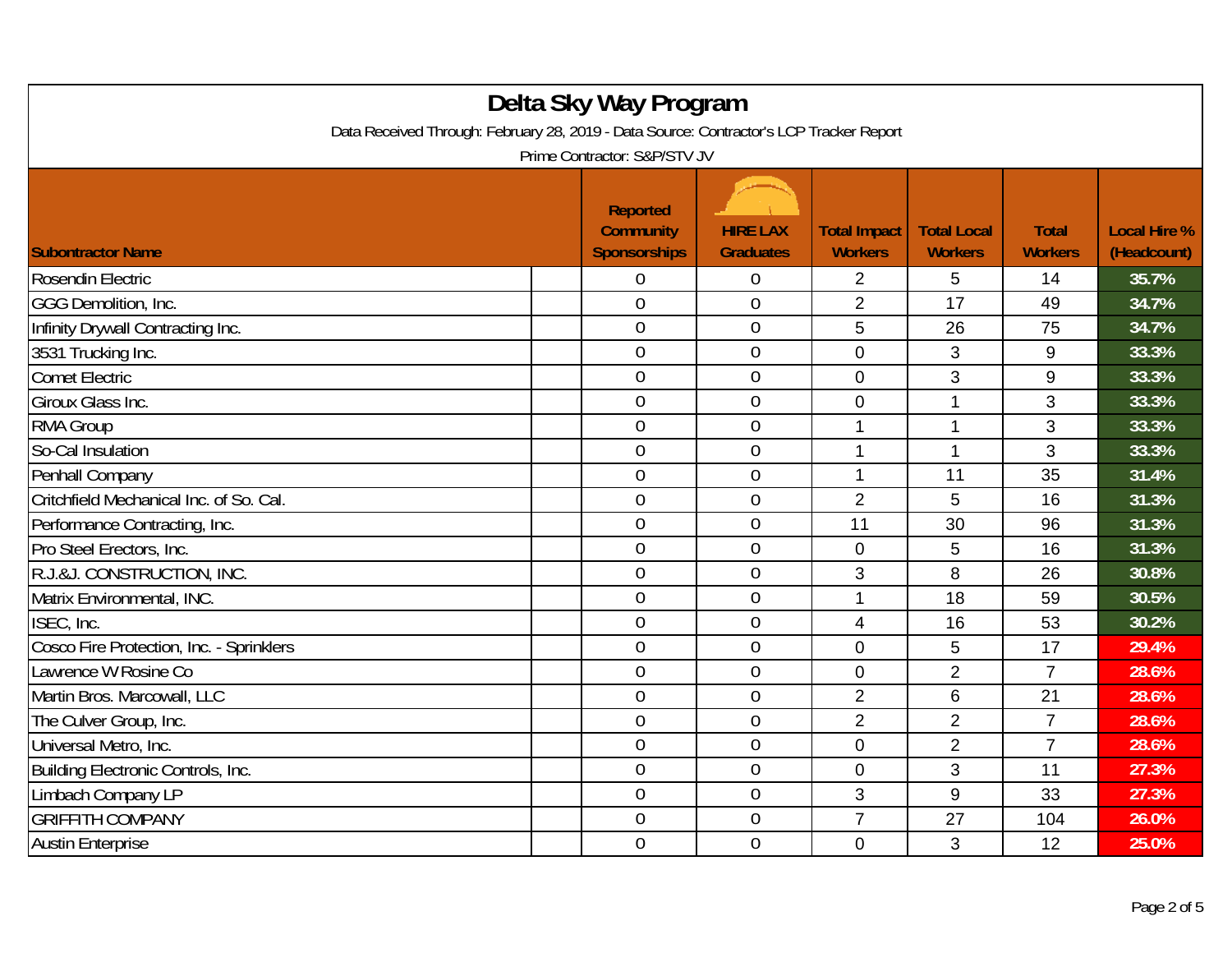| Delta Sky Way Program<br>Data Received Through: February 28, 2019 - Data Source: Contractor's LCP Tracker Report<br>Prime Contractor: S&P/STV JV |            |                                                            |                                     |                                       |                                      |                                |                                    |
|--------------------------------------------------------------------------------------------------------------------------------------------------|------------|------------------------------------------------------------|-------------------------------------|---------------------------------------|--------------------------------------|--------------------------------|------------------------------------|
| <b>Subontractor Name</b>                                                                                                                         |            | <b>Reported</b><br><b>Community</b><br><b>Sponsorships</b> | <b>HIRE LAX</b><br><b>Graduates</b> | <b>Total Impact</b><br><b>Workers</b> | <b>Total Local</b><br><b>Workers</b> | <b>Total</b><br><b>Workers</b> | <b>Local Hire %</b><br>(Headcount) |
| Group Delta Consultants, Inc.                                                                                                                    |            | 0                                                          | 0                                   | 0                                     | 1                                    | 4                              | 25.0%                              |
| Johnson & Turner Painting Co. Inc.                                                                                                               |            | $\overline{0}$                                             | $\overline{0}$                      | $\overline{0}$                        | $\overline{4}$                       | 16                             | 25.0%                              |
| GecTwo, Inc.                                                                                                                                     |            | $\theta$                                                   | $\boldsymbol{0}$                    | 1                                     | 3                                    | 13                             | 23.1%                              |
| Norcal Pipeline Services, Inc.                                                                                                                   |            | $\theta$                                                   | $\overline{0}$                      | $\mathbf 0$                           | 6                                    | 26                             | 23.1%                              |
| Western Industrial Contractors, Inc.                                                                                                             |            | $\overline{0}$                                             | $\overline{0}$                      | 3                                     | 13                                   | 58                             | 22.4%                              |
| Best Contracting Services, Inc.                                                                                                                  |            | $\theta$                                                   | $\mathbf 0$                         | 1                                     | $\overline{2}$                       | $\boldsymbol{9}$               | 22.2%                              |
| Environmental Construction Group, Inc.                                                                                                           |            | $\overline{0}$                                             | $\mathbf 0$                         | 1                                     | $\overline{2}$                       | 10                             | 20.0%                              |
| Stantru Resources Inc DBA Santru Reinforcing Steel                                                                                               |            | $\mathbf 0$                                                | $\overline{0}$                      | $\mathbf 0$                           | $\overline{2}$                       | 10                             | 20.0%                              |
| Traffic Management, Inc.                                                                                                                         |            | $\boldsymbol{0}$                                           | $\mathbf 0$                         | $\mathbf 0$                           | 3                                    | 15                             | 20.0%                              |
| United Riggers & Erectors, Inc.                                                                                                                  |            | $\mathbf 0$                                                | $\mathbf 0$                         | $\mathbf 0$                           | $\overline{2}$                       | 10                             | 20.0%                              |
| United Heider Inspection Group                                                                                                                   |            | $\overline{0}$                                             | $\overline{0}$                      | $\overline{0}$                        | 3                                    | 16                             | 18.8%                              |
| <b>ACCO Engineered Systems</b>                                                                                                                   |            | $\boldsymbol{0}$                                           | $\overline{0}$                      | $\mathbf 0$                           | 3                                    | 18                             | 16.7%                              |
| Air Balance Co, Inc.                                                                                                                             |            | $\mathbf 0$                                                | $\overline{0}$                      | $\overline{0}$                        | $\mathbf{1}$                         | 6                              | 16.7%                              |
| <b>Badger Daylighting Corp</b>                                                                                                                   |            | $\overline{0}$                                             | $\overline{0}$                      | 1                                     | $\overline{4}$                       | 27                             | 14.8%                              |
| Safe Scaffolding                                                                                                                                 | <b>NEW</b> | $\mathbf 0$                                                | 0                                   | $\overline{0}$                        | 1                                    | $\overline{7}$                 | 14.3%                              |
| Shape Interior Systems                                                                                                                           |            | $\mathbf 0$                                                | $\overline{0}$                      | $\mathbf 0$                           | 1                                    | $\overline{7}$                 | 14.3%                              |
| Northstar Contracting Group, Inc                                                                                                                 |            | $\mathbf 0$                                                | $\overline{0}$                      | $\overline{0}$                        | $\overline{2}$                       | 15                             | 13.3%                              |
| <b>Advanced Fire Protection</b>                                                                                                                  |            | $\overline{0}$                                             | $\mathbf 0$                         | 1                                     | 1                                    | 8                              | 12.5%                              |
| Dean Visosky Contractors, Inc.                                                                                                                   |            | $\mathbf 0$                                                | $\overline{0}$                      | $\mathbf 0$                           | 1                                    | 8                              | 12.5%                              |
| <b>Xcel Mechanical Systems</b>                                                                                                                   |            | $\theta$                                                   | $\mathbf 0$                         | $\mathbf 0$                           | $\overline{2}$                       | 16                             | 12.5%                              |
| G & F Concrete Cutting                                                                                                                           |            | $\theta$                                                   | $\mathbf 0$                         | $\overline{0}$                        | 1                                    | 9                              | 11.1%                              |
| <b>Underground Construction Company</b>                                                                                                          |            | $\mathbf 0$                                                | $\overline{0}$                      | $\mathbf 0$                           | 3                                    | 29                             | 10.3%                              |
| Mr. Crane, Inc.                                                                                                                                  |            | 0                                                          | $\boldsymbol{0}$                    | $\mathbf 0$                           | $\mathbf 1$                          | 20                             | 5.0%                               |
| A Good Sign & Graphics Co                                                                                                                        |            | $\overline{0}$                                             | $\overline{0}$                      | $\mathbf 0$                           | $\Omega$                             | 5                              | 0.0%                               |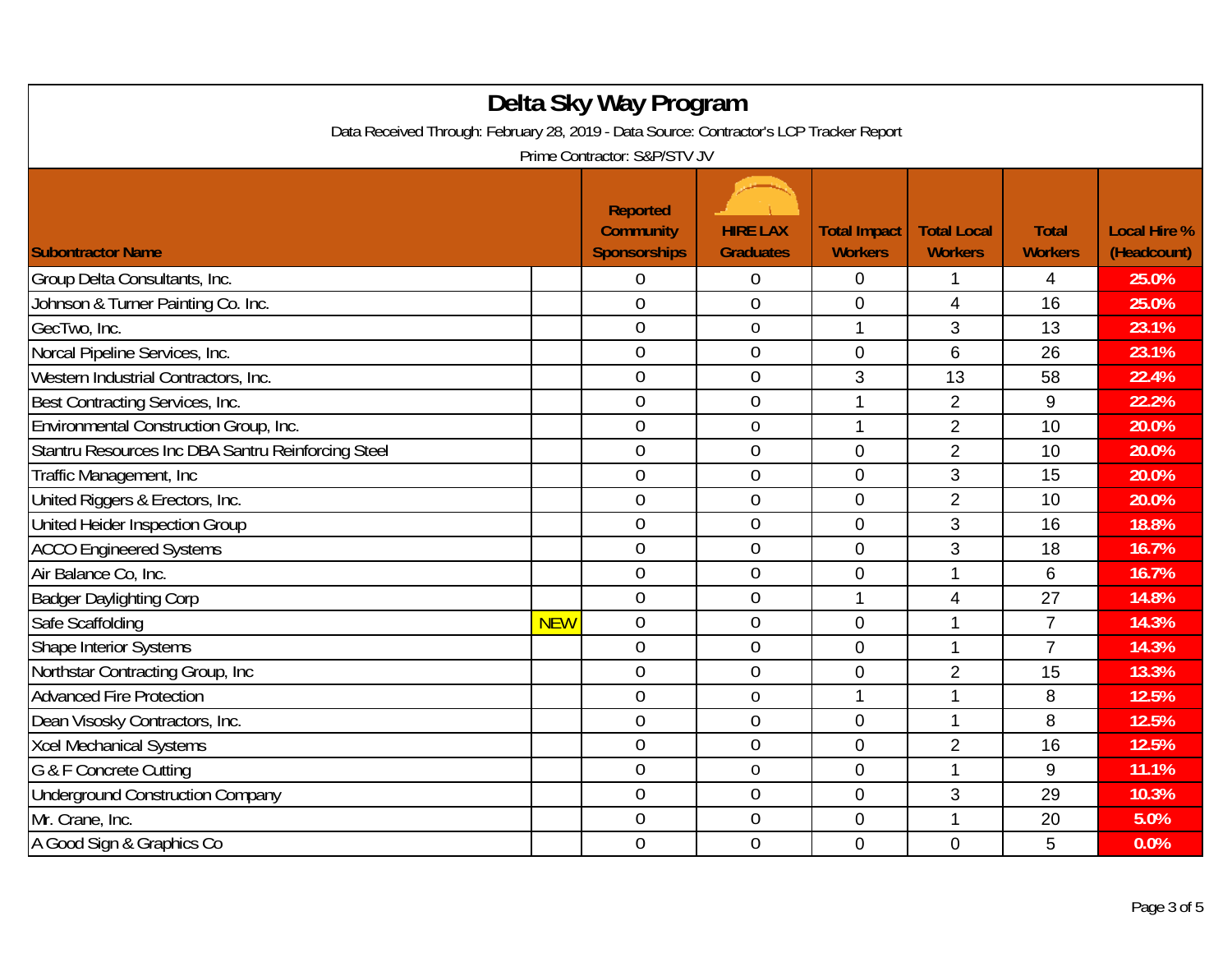| Delta Sky Way Program<br>Data Received Through: February 28, 2019 - Data Source: Contractor's LCP Tracker Report<br>Prime Contractor: S&P/STV JV |            |                |                  |                |                |                |      |
|--------------------------------------------------------------------------------------------------------------------------------------------------|------------|----------------|------------------|----------------|----------------|----------------|------|
|                                                                                                                                                  |            |                |                  |                |                |                |      |
| <b>AERO Bridgeworks</b>                                                                                                                          |            | $\theta$       | 0                | 0              | 0              | 12             | 0.0% |
| ARB, Inc.                                                                                                                                        |            | $\overline{0}$ | $\overline{0}$   | $\mathbf 0$    | $\overline{0}$ | $\mathbf{1}$   | 0.0% |
| Art Cuevas Concrete                                                                                                                              |            | $\overline{0}$ | $\boldsymbol{0}$ | $\mathbf 0$    | $\mathbf 0$    | 12             | 0.0% |
| <b>Bragg Crane Service</b>                                                                                                                       |            | $\mathbf 0$    | $\mathbf 0$      | $\mathbf 0$    | $\mathbf 0$    | 3              | 0.0% |
| CENTER-LINE CONCRETE CUTTING INC                                                                                                                 |            | $\mathbf 0$    | $\overline{0}$   | $\mathbf 0$    | $\overline{0}$ | $\mathbf{1}$   | 0.0% |
| City Service Contracting, Inc.                                                                                                                   |            | $\overline{0}$ | $\overline{0}$   | $\mathbf 0$    | $\mathbf 0$    | 5              | 0.0% |
| Climatec                                                                                                                                         |            | $\overline{0}$ | $\mathbf 0$      | $\mathbf 0$    | $\mathbf 0$    | $\overline{2}$ | 0.0% |
| Commercial Scaffolding of CA, Inc.                                                                                                               |            | $\overline{0}$ | 0                | $\overline{0}$ | $\overline{0}$ | $\overline{4}$ | 0.0% |
| <b>Concrete Coring Company</b>                                                                                                                   |            | $\overline{0}$ | $\mathbf 0$      | $\mathbf 0$    | $\overline{0}$ | $\mathbf{1}$   | 0.0% |
| CONNER CONCRETE CUTTING & CORING                                                                                                                 |            | $\mathbf 0$    | $\mathbf 0$      | $\mathbf 0$    | $\mathbf 0$    | 5              | 0.0% |
| Digital Decora, Inc.                                                                                                                             |            | $\overline{0}$ | $\overline{0}$   | $\overline{0}$ | $\overline{0}$ | $\overline{2}$ | 0.0% |
| Geo-Advantec, Inc.                                                                                                                               |            | $\overline{0}$ | 0                | $\overline{0}$ | $\overline{0}$ | 1              | 0.0% |
| GONSALVES & SANTUCCI INC. DBA CONCO PUMPING INC                                                                                                  |            | $\overline{0}$ | 0                | $\mathbf 0$    | $\mathbf 0$    | $\overline{4}$ | 0.0% |
| <b>Hill Crane Service</b>                                                                                                                        |            | $\overline{0}$ | 0                | $\overline{0}$ | $\overline{0}$ | 3              | 0.0% |
| J Colavin & Son, Inc                                                                                                                             |            | $\mathbf 0$    | 0                | $\mathbf 0$    | $\mathbf 0$    | $\overline{2}$ | 0.0% |
| <b>PCI Striping</b>                                                                                                                              |            | $\mathbf 0$    | $\mathbf 0$      | $\mathbf 0$    | $\mathbf 0$    | 14             | 0.0% |
| Premier Interior Development, Inc.                                                                                                               |            | $\overline{0}$ | 0                | $\overline{0}$ | $\mathbf 0$    | 5              | 0.0% |
| PSI3G Inc dba Partition Specialties, Inc.                                                                                                        |            | $\overline{0}$ | $\overline{0}$   | $\overline{0}$ | $\overline{0}$ | $\overline{2}$ | 0.0% |
| Psomas                                                                                                                                           |            | $\mathbf 0$    | $\overline{0}$   | $\mathbf 0$    | $\overline{0}$ | $\overline{2}$ | 0.0% |
| R. J. Lalonde, Inc.                                                                                                                              |            | $\mathbf 0$    | 0                | $\mathbf 0$    | $\mathbf 0$    | $\overline{7}$ | 0.0% |
| Reliable Construction Services LLC                                                                                                               | <b>NEW</b> | $\mathbf 0$    | $\mathbf 0$      | $\mathbf 0$    | $\overline{0}$ | $\overline{2}$ | 0.0% |
| Savala Equipment Company                                                                                                                         |            | $\mathbf 0$    | $\mathbf 0$      | $\mathbf 0$    | $\mathbf 0$    | $\mathbf{1}$   | 0.0% |
| The J.V. Land Clearing Co., Inc.                                                                                                                 |            | $\overline{0}$ | 0                | $\mathbf 0$    | $\mathbf 0$    | 6              | 0.0% |
| The LKR Group, Inc.                                                                                                                              |            | $\overline{0}$ | $\overline{0}$   | $\overline{0}$ | $\overline{0}$ | 3              | 0.0% |